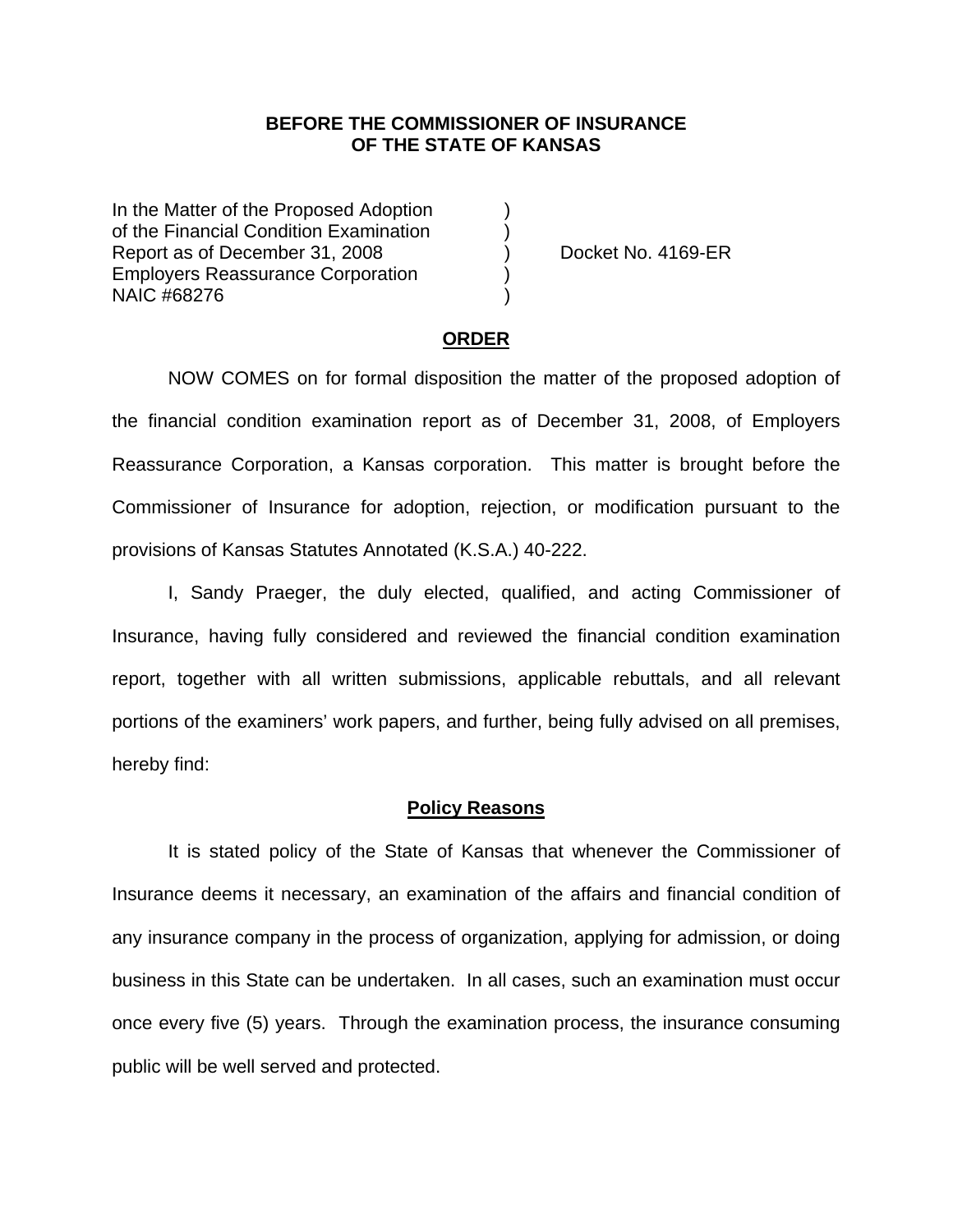### **Findings of Fact**

 1. The Commissioner of Insurance has jurisdiction over this matter pursuant to K.S.A. 40-222.

 2. An examination of Employers Reassurance Corporation was undertaken by the Kansas Insurance Department and was completed on June 14, 2010.

 3. The examiner-in-charge tendered and filed with the Kansas Insurance Department a verified written report of the examination within thirty (30) days following completion of the examination, to wit; May 14, 2010.

 4. Following receipt of the verified report, the Kansas Insurance Department transmitted the report to Employers Reassurance Corporation on May 19, 2010, with a duly executed notice advising the company of its opportunity to prepare and submit to the Kansas Insurance Department a written submission or rebuttal with respect to any and all matters contained in the report. Employers Reassurance Corporation was further advised that any written submission or rebuttal needed to be filed with the Kansas Insurance Department no later than thirty (30) days after receipt of the verified report.

 5. Employers Reassurance Corporation filed a written rebuttal of the verified report on May 26, 2010.

 6. Following receipt of the rebuttal received from Employers Reassurance Corporation, the Kansas Insurance Department agreed to make certain changes and transmitted the revised report to Employers Reassurance Corporation on June 4, 2010, with a duly executed notice advising the company of its opportunity to prepare and submit to the Kansas Insurance Department a written submission or rebuttal with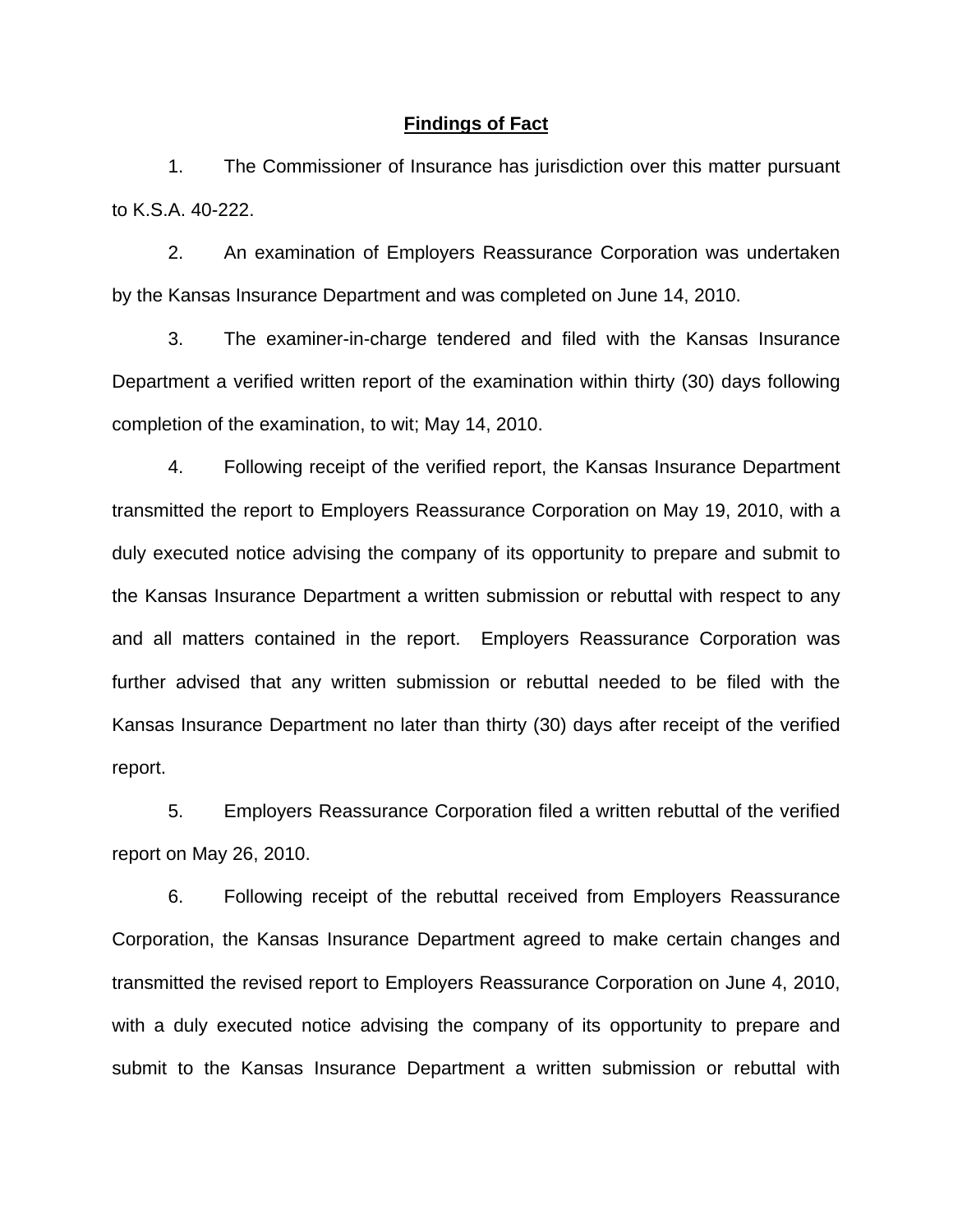respect to any and all matters contained in the report. Employers Reassurance Corporation was further advised that any written submission or rebuttal needed to be filed with the Kansas Insurance Department no later than ten (10) days after receipt of the verified report.

 7. Employers Reassurance Corporation did not file a response within the ten (10) period granted in paragraph six (6) above.

8. Based upon no further rebuttal having being received from Employers Reassurance Corporation the Kansas Insurance Department proceeded to adopt the verified report as last revised.

 9. Within thirty (30) days of the end of the time period allowed for written submission or rebuttal, the Commissioner of Insurance fully reviewed the report, together with all written submissions and rebuttals provided by Employers Reassurance Corporation. The Commissioner of Insurance further reviewed all relevant workpapers.

 10. No other written submissions or rebuttals were submitted by Employers Reassurance Corporation.

## **Conclusion of Law**

11. K.S.A. 40-222(k)(2) provides:

"Within 30 days of the end of the period allowed for the receipt of written submissions or rebuttals, the commissioner shall fully consider and review the report, together with any written submissions or rebuttals and any relevant portions of the examiners workpapers and enter an order:

(A) Adopting the examination report as filed or with modification or corrections. If the examination report reveals that the company is operating in violation of any law, regulation or prior order of the commissioner, the commissioner may order the company to take any action the commissioner considers necessary and appropriate to cure such violations; or